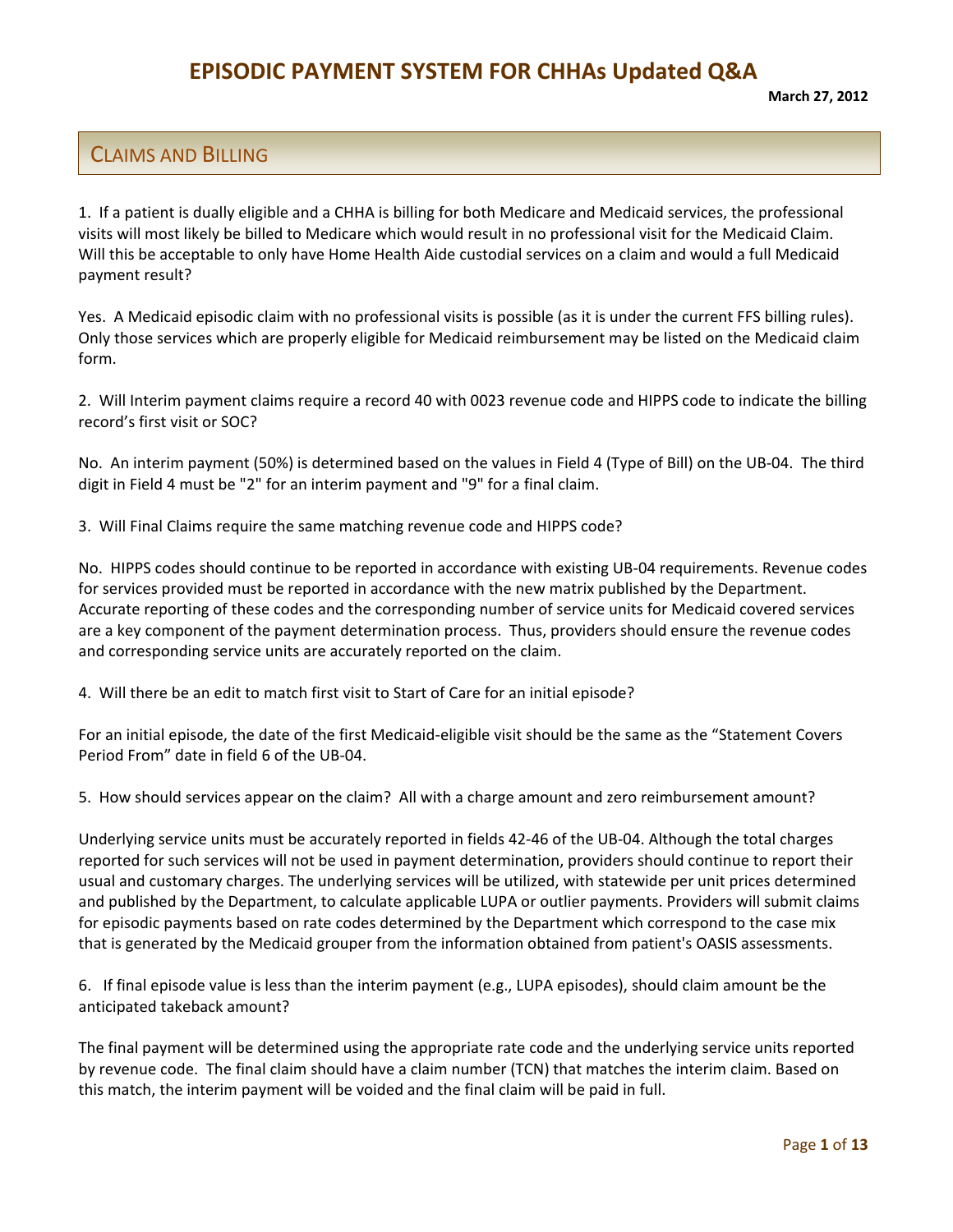#### **March 27, 2012**

 7. Medicare Final Claim payments are processed as a takeback of the Interim payment and then a total episode payment after the final claim has been submitted. Will Medicaid processing be the same?

Yes.

 8. If the final claim results in a LUPA or PEP and the total episode value is less than the Interim payment, how will the payment appear?

 This will be reported in the same manner as an adjusted claim under the present billing system, showing a "takeback" of the interim claim and full payment of the final claim. The final claim must have a claim number (TCN) that matches the interim claim.

 9. If a PEP is identified after final claims remittance is processed how will adjustment to final claim payment be processed?

 The provider is required to file a revised final claim, which will be considered an adjustment claim. The third digit of the Bill Type must be "9" and the TCN for the previous final claim should be reported. The adjustment claim will be paid in full and the original payment will be voided.

For episodic CHHA claims, the number "7" in the Bill Type will no longer be used to indicate an adjustment claim.

 10. If additional services are billed after final claim is paid and the additional services result in an adjustment to final payment (outlier condition or changing a LUPA to a non LUPA) how will payment be adjusted? Would it be a takeback and new payment? Or just an additional payment?

 Provider will file an adjusted final claim. The adjusted claim will be paid in full and the previous claim payment will be voided (shown as a takeback).

 11. Should claims for non‐episodic programs (LTHHCP, NFP, etc.) be submitted on a separate claim file than episodic claims? If so, will remittances be separated also?

 Consistent with current fee‐for‐service billing rules, different programs must be billed on separate claims. Therefore, non‐CHHA programs must continue to be billed on separate claims.

12. Would PERS (Personal Emergency Response System) and Telehealth be part of the episodic payment?

As an existing CHHA service, Telehealth is included in the episodic payment. PERS is not a CHHA covered service.

 13. In regard to timely filing, would the requirement be to bill within 90 days of the start of the episode, the end of the episode, or specific to service dates?

Bills should be submitted within 90 days from the end of the episode.

14. How would DENIALS be handled for both visits as well as episodes?

 Claims will be rejected if inaccurate information is transmitted. Billing edits are applicable to ensure that all underlying service units (e.g., visits, hours) are reported under proper revenue codes, and dates of service must be within the episodic service period. Edits are in place to ensure proper rate codes are utilized. For example, rate code age category will be edited against Medicaid system patient age as of the episode end date.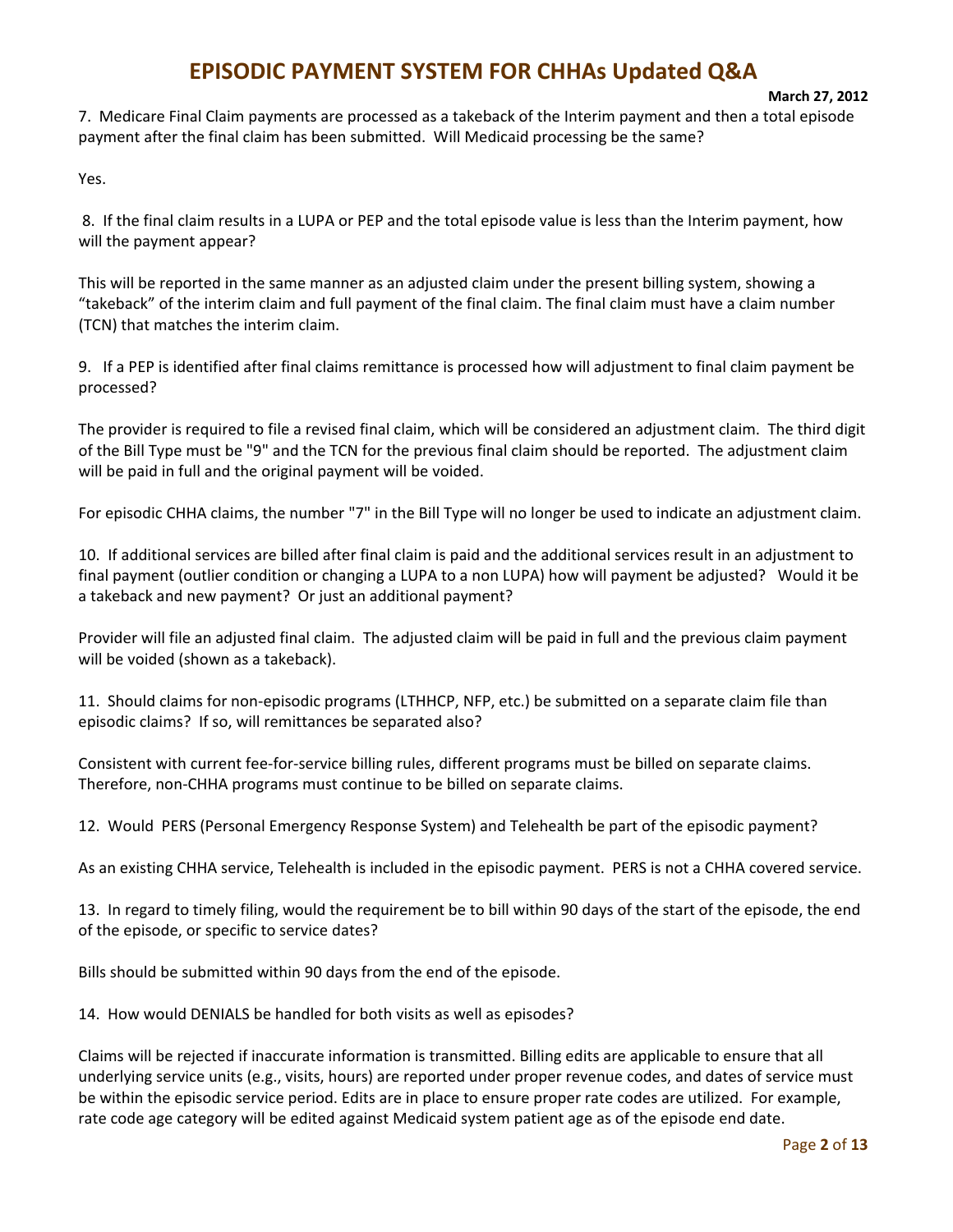**March 27, 2012**

 15. Is there a code similar to the OASIS matching key that is placed on Medicare claims? If not, then how would the scores that were used for the calculation be included on the bill?

 There is no "matching key" like Medicare. Instead, a new occurrence code of 50 has been established on the UB‐ 04 for assessment date, for tracking/audit purposes. The bill should be submitted with the rate code that corresponds to the case mix as determined by the Medicaid grouper which uses data from the patient's OASIS assessment.

 16. How would the services provided to the patient (nursing visits, home health aide hours, etc.) be reported on the claim form?

 The agency will report all Medicaid eligible services in UB‐04 fields 42‐46, using revenue codes provided by the Department. An interim claim must include at least one eligible service and the final claims should include all eligible services, including any listed on the interim claim.

17. What is the impact to secondary claims? Medicare/Medicaid dually eligible patients?

 Medicare crossover claims will not be part of the episodic payment system, but will continue to be processed in the same manner as they were under the fee‐for‐service system. For dually eligible patients, maximizing third party liability coverage is still a necessary component of the Medicaid billing system. Only services determined and verifiable by the agency as eligible for Medicaid (and not otherwise covered) can be included on an episodic claim.

18. Explain how the calculated classification code will look; and how is it represented on the claim?

 Rate codes will be utilized to bill for payment. These rate codes will correspond to the patient case mix as determined by the Medicaid grouper which uses data from the patient's OASIS assessment.

19. Will the services require authorization and would the authorization number be required on the claim?

 Service authorization requirements will be consistent with existing requirements (e.g., physician order, medical record, etc.)

 20. When will the 5010 companion guide that reflects changes due to the PPS Reimbursement model be published?

 There will be no updates to the 5010 companion guide. Detailed billing guidelines will be published by the Department.

 21. Are Interim and Final payments equal for all episodes? 50/50? Would it be different for the first billing cycle, compared to subsequent billing cycles?

 Interim payments for all episodes are calculated as 50% of the total episodic rate, assuming no adjustment for LUPA, PEP, or outliers. Final payments are 100% of the actual amount due.

 22. Is the rate code based on the patient's age at the beginning of the episode, start of care, or the end of the billing episode?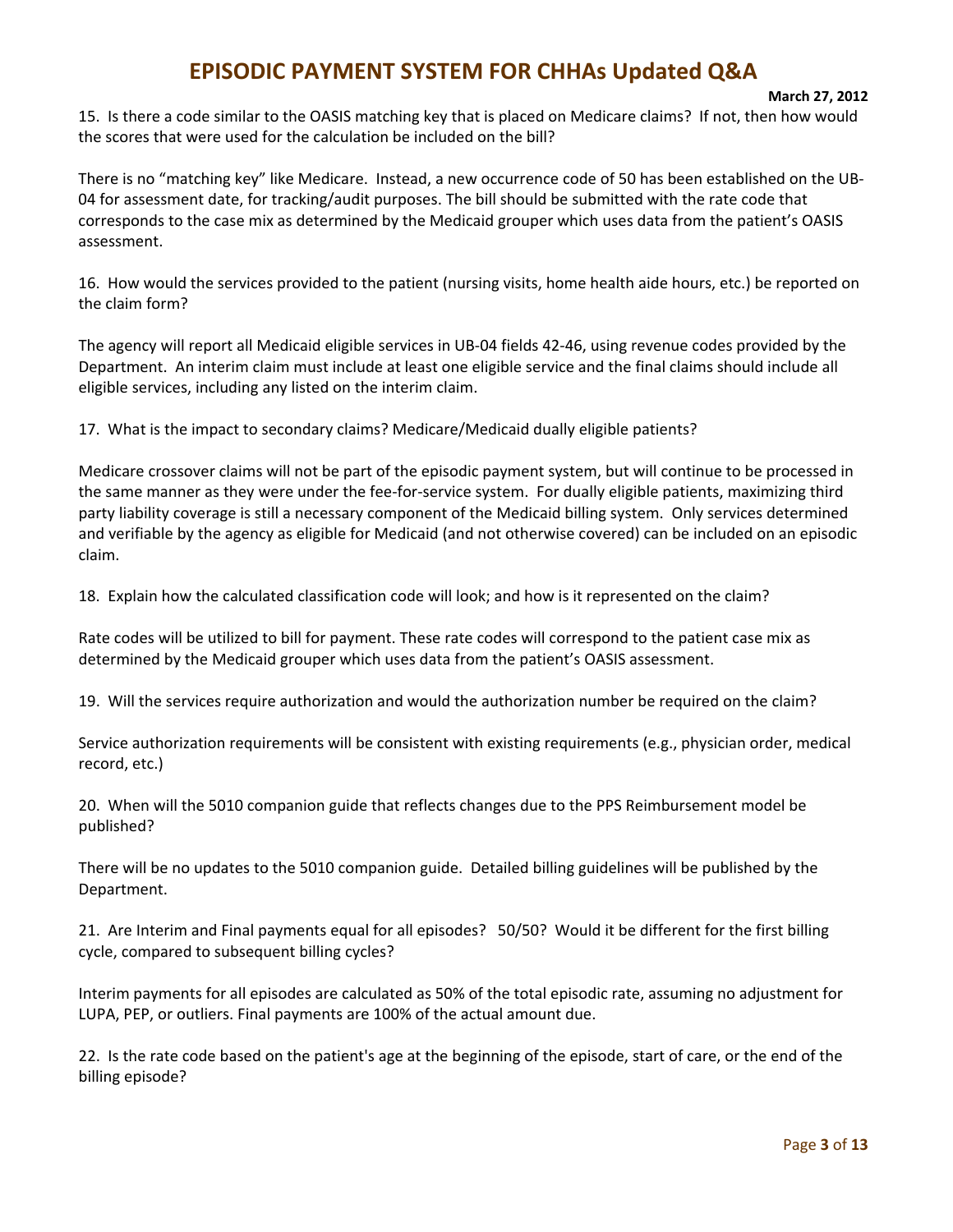#### **March 27, 2012**

 The billed rate code must be consistent with the patient's age as of the "Through" date on the claim. In some cases, this will require using a different rate code on the interim and final claims.

23. Is a 329 claim considered an adjustment claim?

Only if it includes the TCN of the claim being adjusted.

 24. If the TCN number from the Interim payment is reported on the final claim, what field on the UB04 is it reported in, and what segment in the 837I?

 For 837I, the TCN is reported in the REF02 segment of the 2300 loop, with an F8 qualifier in the REF01 segment. For UB04, Form locator 64, data element is "Document Control Number (DCN)."

 25. If a claim if filed which covers parts of three calendar months, and the patient lacked eligibility during one of those months, will the entire claim be denied, or will partial reimbursement occur?

The entire claim will be denied.

 26. When we submit an Interim Claim, coverage is established for that month, but when we bill final payment 2 months later, if there is no coverage is the final payment pended?

Yes. Final claim will be pended for Edit 00162 (RECIPIENT INELIGIBLE ON SERVICE DATE).

27. What occurs if an interim payment is made but a final claim is not submitted by the provider?

 The interim payment is voided 120 days after the original adjudication date (on remittance advice) if a final claim with the TCN of the interim claim is not received. (This will be increased to 150 days after April 1, 2012).

 28. Rate Codes are reported in fields 39‐41 ‐ is there a revenue code for the rate code? Should there be a price attached to the rate code? If so, would this be the 50%?

 Rate codes should be entered in the same method used with fee for service claims. There is no price‐specific information entered with a rate code on a claim.

29. Will there be changes to the Epaces system (screens/entering claims/adjustments)?

 There will be no changes to ePACES as a result of the Episodic Payment System. Providers who need guidance on using ePACES to submit episodic claims should contact Computer Sciences Corp. at 800‐343‐9000.

 30. If the episodic rates change in the middle of the episode, will reimbursement be based on the rates in effect at the beginning or end of the episode?

Rates in effect at the beginning of the episode will apply.

31. Are non‐covered charges to be reported on the final claim?

 Non‐covered charges may be reported at the discretion of the provider. They will have no impact on the claim payment amount.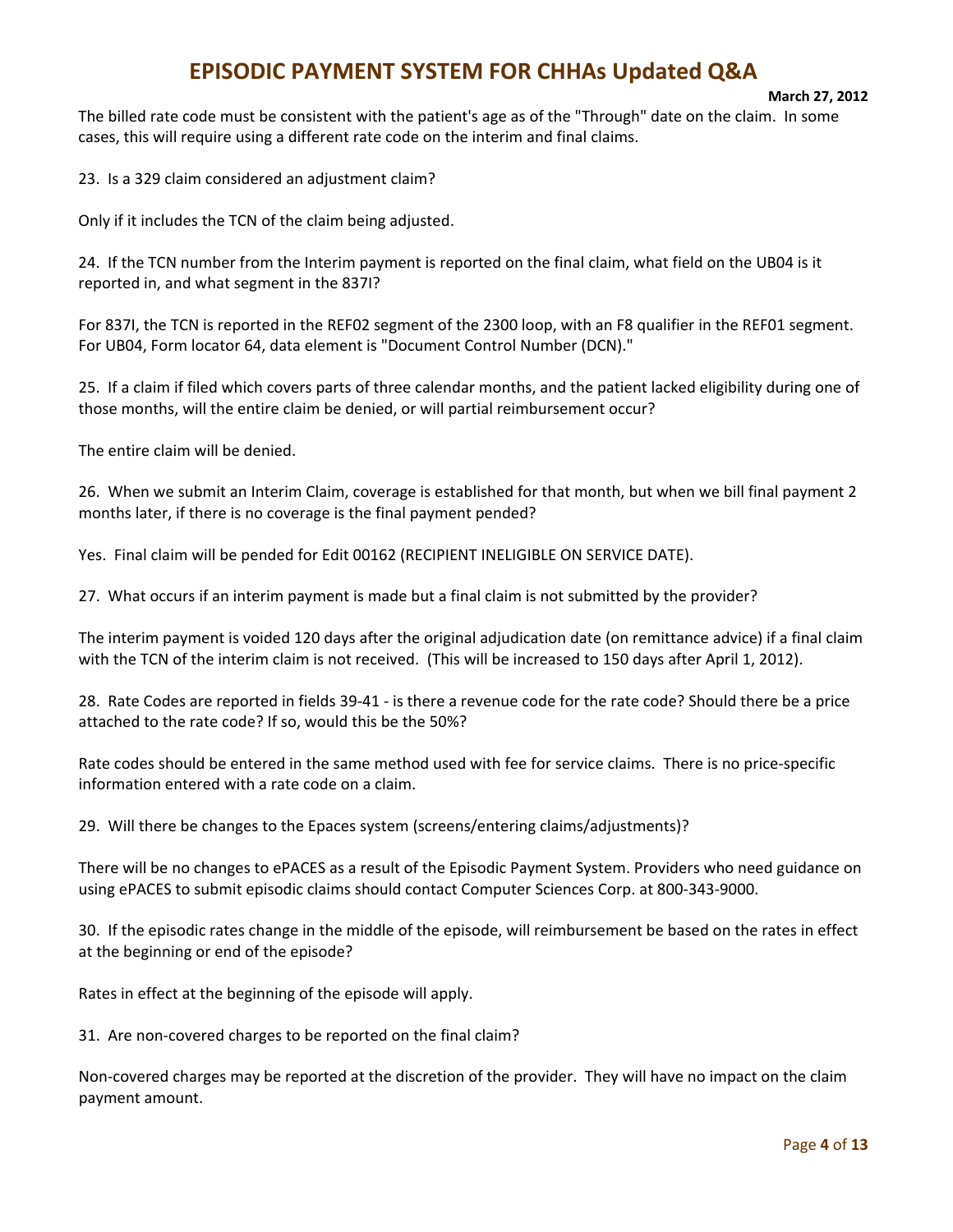```
     
March 27, 2012
```
 32. When billing Medicare the rate code takes on the first visit date ‐ is this true for NYS Medicaid or does the rate code not have a date?

There is no date directly associated with the rate code.

33. Our Home Health staff does Maternal Child Health visits ‐ would these visits also have to be episodic billing?

 If the patient listed on the claim is 18 or older, episodic billing will be required. However, because federal regulations do not require an OASIS assessment for maternity patients, a special rate code (4920) has been created for maternity patients for whom no OASIS has been completed. Rate code 4920 will have the same Case Mix Index and Outlier Threshold as the lowest acuity group in the 108 OASIS‐based rate codes (4810).

 For all other episodic billing rate codes, the Medicaid claim form must include Occurrence Code 50 and this code must be used to report the most recent assessment date prior to, or coincident with, the start date of the episode. Occurrence Code 50 will not be required for Rate Code 4920, which can be used only for maternity patients.

 Providers may, at their discretion, complete an OASIS assessment for a maternity patient and use a different rate code as applicable.

 Consistent with federal rules, maternity patients are defined as: patients who are currently or were recently pregnant and are receiving treatment as a direct result of such pregnancy.

34. In field 46 on the UB‐04 should the service units be reported as visits, hours, etc.?

Please refer to the "Billing Guidelines" document.

 35. If a patient is not eligible for Medicaid at the beginning of an episode that is already being billed to Medicare, but becomes eligible for Medicaid after the start of the episode, how is payment processed?

 The Medicaid episode cannot start until the patient is eligible for Medicaid and a Medicaid eligible service is provided.

 36. In the event the patient is discharged prior to the end of an episode and the episode is going to be PEPPED, and if the discharge occurs prior to the patient's DOB, then will DOH adjust the rate accordingly?

 It is the provider's responsibility to assure that the billed rate code is consistent with the patient's age on the end date of the episode (the "through" date on the claim).

 37. If a Medicaid episode is started due to a billable visit being in the agency's system, and after creating the episode and billing, a visit prior to the episode start date is released from suspense or appears due to late visit entry, can agencies void the original episode and start anew with the new first billable visit?

 The provider has the ability to submit an adjusted interim claim and an adjusted final claim, as well as the ability to void a prior claim. The new submitted claim would reflect the corrected dates.

 38. If there are assessment response changes after the Interim Claim is submitted and the Final Claim has a different CMG code, will this be accepted by Medicaid? Which group will be paid for the final payment, the first one submitted or the one on the final claim?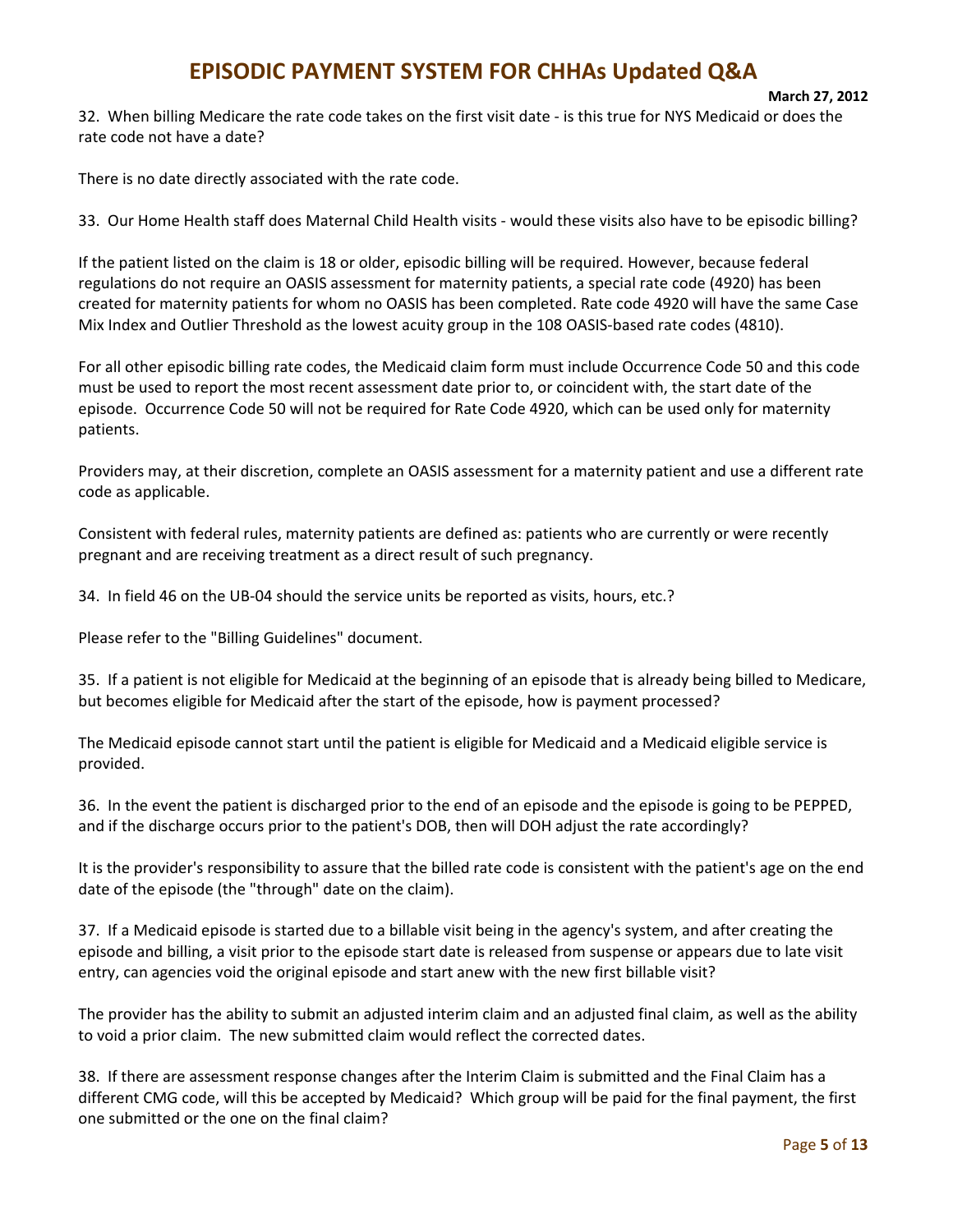#### **March 27, 2012**

 There is no requirement that the Interim Claim and Final Claim have the same rate code. The billed rate code must be based on an OASIS assessment which occurs on or before the start date of the episode, but not more than 60 days prior to the start date.

 39. Does the EPS have the concept of a 'Known LUPA' or 'No RAP LUPA'? That is, episodes the agency knows will be a LUPA are billed using a Final Claim only, no RAP submitted.

 The provider is not required to submit an Interim claim. If the Final Claim does not match up with an Interim Claim, the entire Final Claim will be paid (if approved for payment by eMedNY).

40. How should supplies be reported or entered within the NY EPS claim?

 There will be no change in Medicaid policy regarding supplies which may be billed by a CHHA. Supplies must be billed on a separate claim, not on the episodic claim.

 41. For dually eligible cases where Medicare is being billed and Medicaid billing is now applicable, do providers need to submit the existing OASIS submitted to Medicare with the new Medicaid episodic billing or will Medicaid electronically access that information from the Medicare system?

 The Medicaid episodic payment system has no data link to OASIS information from Medicare. Providers will not submit OASIS data to the Department; Medicaid billing will be determined by the provider utilizing the rate code generated by applying the OASIS assessment information to the Medicaid grouper logic. As noted in the answer to a previous question, a new occurrence code of 50 has been established on the UB‐04 claim for assessment date, that will provide the audit/tracking link to the OASIS assessment data the provider utilized for Medicaid billing.

#### **EPISODES**

 1. If the certification period for a patient begins on April 1, 2012, and the episodic system takes effect May 1, will Medicaid billing be handled Fee for Service from April 1st thru the 30th and then a partial episode payment made for May 1st thru May 30th? Would partial episodic or LUPA payments be made for the shortened periods after 04/30/2012?

 FFS billing and payments will continue as authorized and applicable through April 30, 2012. In order to transition to episodic coverage for existing patients, providers would initiate a Medicaid episode beginning on May 1st. Payment will be based on the most recent OASIS assessment (must be no more than 60 days prior to beginning of Medicaid episode).

 OASIS assessments will continue to be completed in accordance with Federal requirements. If the provider wishes to synchronize the Medicaid episodic dates with the existing assessment schedule, the agency should submit a claim for a partial episode ending May 30, then switch to full 60‐day episodes if the patient remains under care.

 Payment for a partial episode will be pro‐rated unless the patient is discharged to home, hospital or hospice, or is deceased. If total service cost is \$500 or less, claim will be paid as a LUPA.

 2. For cases already in a second or later episode/cert period prior to May 1st, will episodic payment begin with what is considered a Start of Care episode paid at a lower rate or a subsequent episode paid at a higher rate?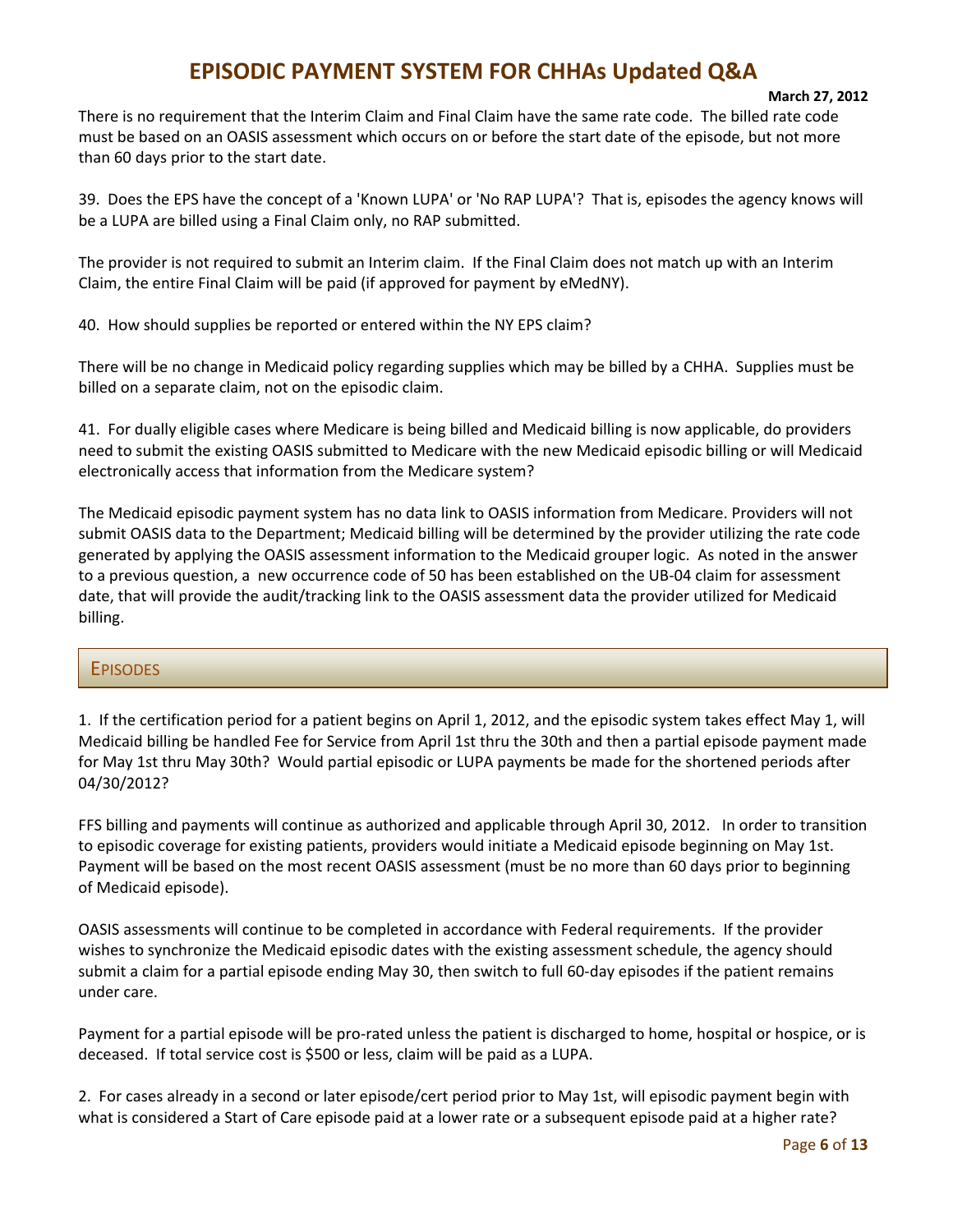#### **March 27, 2012**

 The rate to be used for Medicaid billing will be based on the most recent OASIS. If the most recent assessment was a "Recertification," the NYS Medicaid rate will be based on Recert., even if it is the first episode billed to Medicaid.

 3. When a patient is receiving Medicare only benefits, but then requires Medicaid eligible services at a date subsequent to the start of home health care, how should episodes be kept in synch? (e.g. ‐ On day 35 of a Medicare episode it is determined that patient no longer meets Medicare billing criteria, or begins to receive additional home health aide hours billable to Medicaid) How/When should the Medicaid episode be created if part of the services are to be billed to Medicaid and part continue to be billed to Medicare? Is one possibility to bill Medicaid‐covered services for the above patient as fee for service until the next cert period and then synchronize episodes? How should the episode be created if all of the services shift from Medicare coverage to Medicaid?

 The authorization to bill fee‐for‐service ends on May 1, 2012, except for children under 18 years of age. An initial Medicaid episode commences with the date of the first Medicaid eligible service. No Medicare covered services can be included in the Medicaid episodic claim. To synchronize subsequent episodes with the federally required OASIS assessment cycle, the initial Medicaid episode would be submitted with DOS covering the initial partial period (as claimed on UB‐04, field 6 "Statement Covers Period From/Through") and a partial episodic payment would result.

 Example: Medicare episode is April 15 through June 13. Medicaid eligible services begin May 20. If the agency wishes to synchronize episodes, the initial Medicaid claim will be for May 20 through June 13 (partial episode). Subsequent Medicaid claim will be for June 14 through August 12 (full episode).

 4. If a patient is receiving Medicaid only services and then becomes Medicare eligible, a new SOC OASIS is completed for the Medicare episode. How should providers keep episodes in synch? Should original Medicaid episode be ended and create a new one, resulting in a PEP to the Original? If not ,OASIS will be out of synch for the two payers.

 A partial episode can be used for Medicaid to keep the Medicaid and Medicare episodes in synch. If all services become ineligible for Medicaid (i.e. Medicare covered), the Medicaid episode would end, and based on the dates of Medicaid service as claimed on the UB‐04, a partial episode and corresponding partial payment would be determined.

 5. If a patient is dually eligible and the CHHA is billing for both Medicare and Medicaid, there may not be a visit on the first day of the Medicaid episode for a SOC case, as the home health aide may not go into the home until a few days after the SOC. Will it be acceptable that the first visit falls after the Start of Care Date?

 A Medicaid initial episode cannot begin until a Medicaid eligible service is provided. This is consistent with Medicare payment rules. For a second or later episode the subsequent episode begins on the day after the end date of the previous episode, provided the patient is receiving continuous care.

 There is an exception which applies only to May 1, 2012: If the patient was receiving Medicaid‐eligible services in April 2012, and care continues into May 2012 without a discharge, the initial Medicaid episode can begin May 1 even if there is not a Medicaid‐billable service provided on that date.

6. How will partial episodes be calculated? Episode start thru last visit, or first visit thru last visit?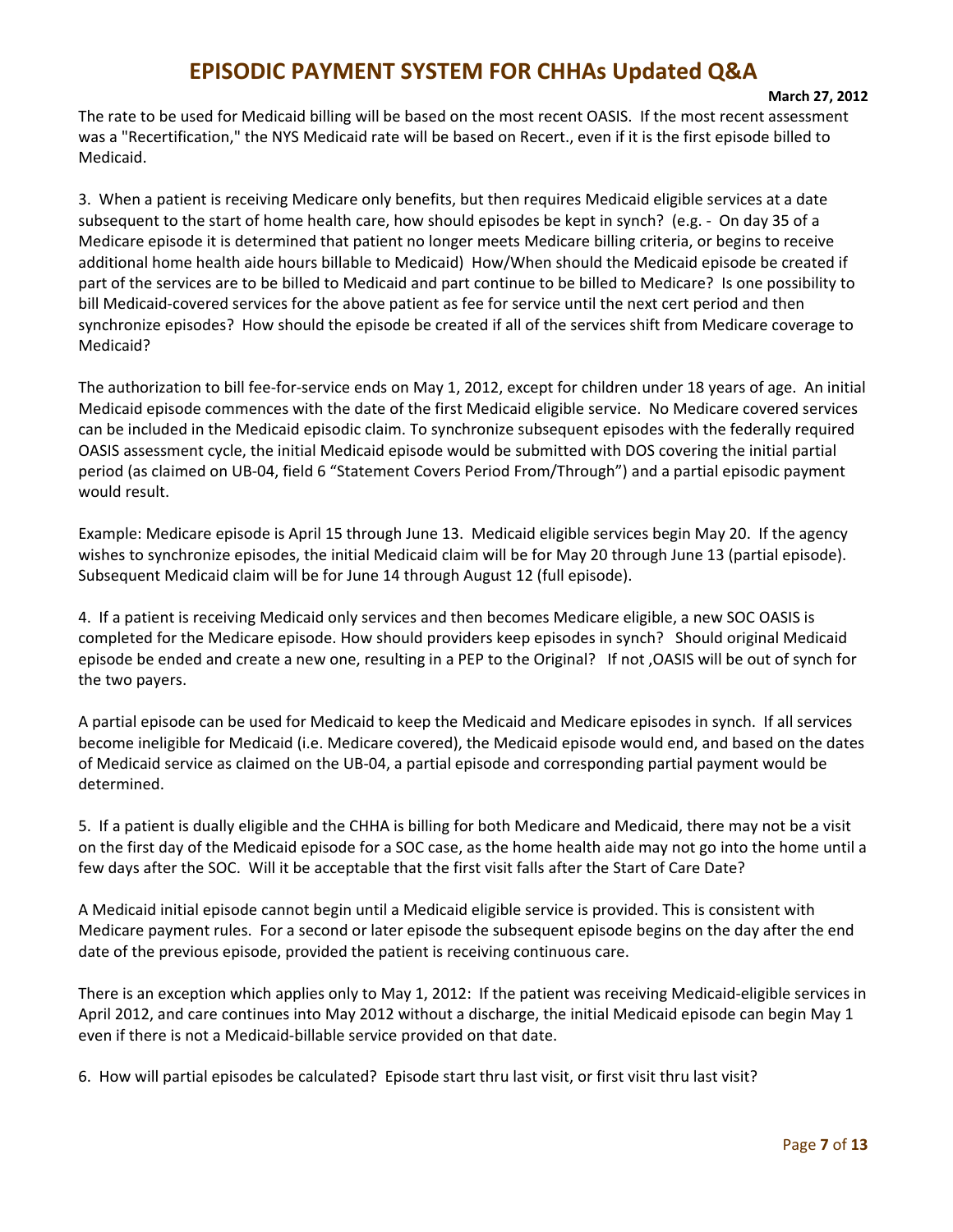The partial episode is based on the dates of service as claimed on UB‐04, field 6: "Statement Covers Period From/Through".

 7. If a patient is discharged after one or two episodes and readmitted at a later date, does the episode counter start back at 1?

 There is no episode "counter." Under this example, a start of care assessment would need to be completed for this patient.

8. How will the final payment adjustment work based on length of stay?

 If the dates reported in UB‐04 field #6 ("Statement Covers Period") reflect 60 days or more, provider will receive payment for a full episode. For periods of less than 60 days, the payment amount will be pro‐rated unless the patient was discharged to home, transferred to a hospital or hospice program, or is deceased.

 Beginning May 1, 2012, these exceptions will be determined by the Discharge Status reported by the provider (field 17 on the UB‐04). This logic will not be available during the testing period (Jan. 4, 2012 through April 30, 2012) and all reported episodes of less than 60 days will be pro‐rated.

 9. If there is a concept of billing episodes, do all active patients on 5/1/2012 have their billing episodes start new on 5/1/2012 or would they convert to episodic payments at recert time?

 FFS billing for patients 18 and older is not valid after April 30, 2012. For patients under continuous care in April and May, the first episode will start May 1. For a new patient in May, first episode will begin on the date of the first Medicaid eligible service.

 10. What is the claim procedure when a CHHA discharges a patient to the home/community in less than 60 days, and then readmits the same patient before the end of the 60‐day episode?

 If the agency has already filed a Final Claim and then provides additional services within the 60‐day period, an Adjusted Claim will be required. All services within 60 days of the original episode start date will be considered part of the same episode.

 11. If a patient is hospitalized during the 60‐day period do we discharge, and re‐admit once the patient is discharged from the hospital, or do we handle this like Medicare, where the patient remains in "pending" until the 60‐day episode runs out?

 All CHHA services within the 60‐day period should be billed as a single episode. If the agency has already filed a final claim reflecting less than 60 days, and then resumes care for the same patient, an adjusted final claim should be filed.

12. Explain what the statement from and thru dates reflect on the claim; would that reflect the billing cycle?

 The from and through dates represent the beginning and end of the episode. If this is the first Medicaid episode, the from date coincides with the date of the first Medicaid eligible service. The through date is either the end of the 60‐day period, or the last date services were rendered, if the episode is a partial. For subsequent episodes, the from date is the date immediately following the through date of the previous period. The through date is populated following the same rules as the initial episode.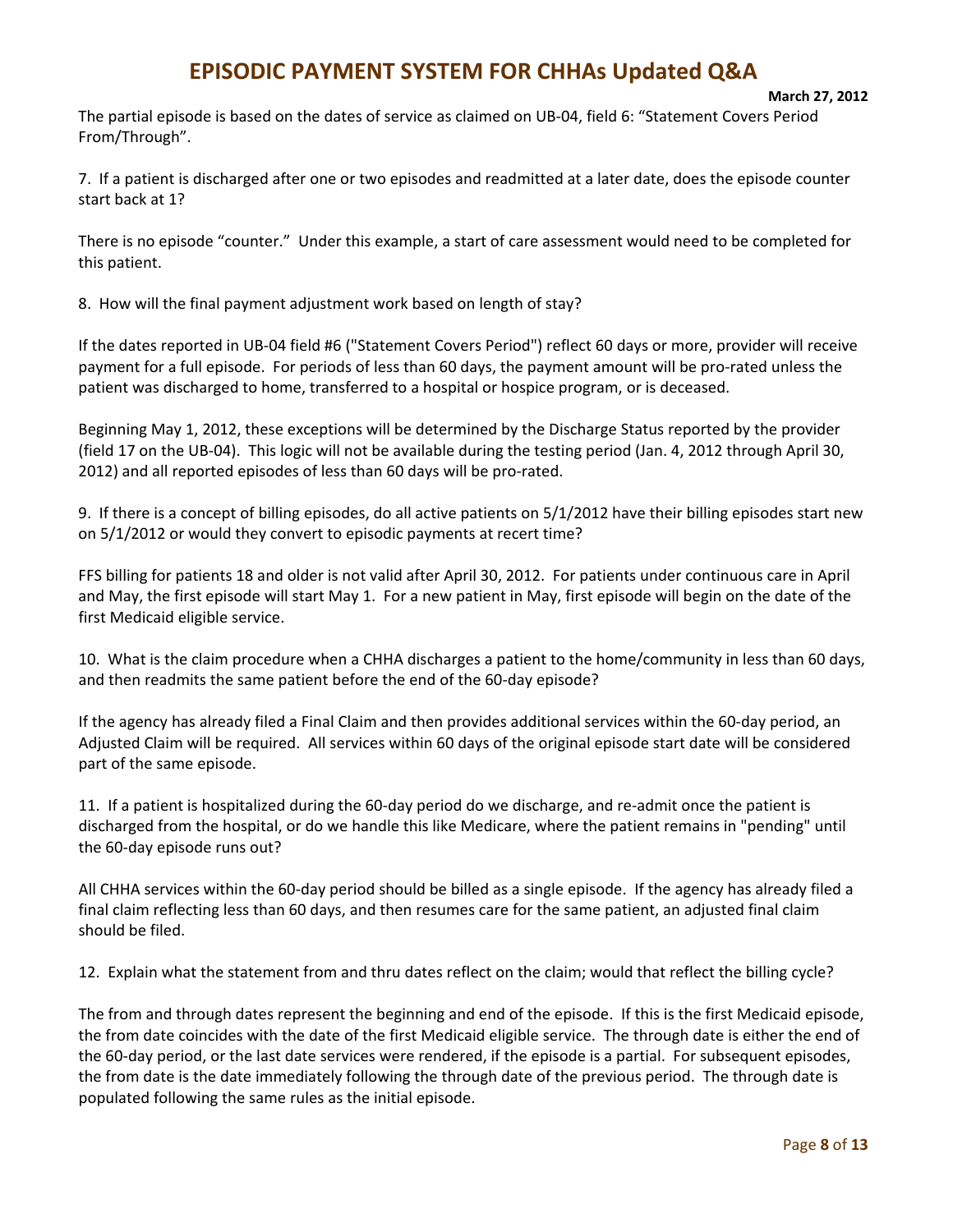#### **March 27, 2012**

 13. If a patient receives Medicaid FFS and is under the age of 18, however has a birthdate within the next 60 days, how should the Episode be reported? If the patient turns 18 and only has 30 days within the episode, will an adjustment be required?

 Services provided to a patient under age 18 must be billed on a fee‐for‐service basis (not episodic). Episodic billing for the patient will begin on his/her 18th birthday, provided that a Medicaid eligible service is provided on that day; otherwise, the episode will begin on the first day after the 18th birthday that a Medicaid eligible service is provided.

 If the episode begins on the patient's 18th birthday and ends 30 days later, it will be reimbursed as a partial episode, unless it meets one of the criteria for full episodic payment (e.g. discharge to home).

14. Should the patient be discharged from the Medicaid FFS program on the day before his/her 18th birthday?

 There is no need to discharge the patient. Services must be billed FFS prior to the 18th birthday, with episodic billing starting at age 18.

 15. Many of our customers have conveyed that they are on a 6 month certification cycle, rather than a 60 day cycle. Would these agencies be required to complete a certification assessment prior to or on May 1, 2012 in order to have a current 60 day certification to use for beginning the episodic cycles?

 Federal CMS rules require completion of an OASIS assessment for home health patients no less frequently than every 60 days.

#### PRICING METHODOLOGY

1. What is the standard rate?

The base price (representing a case mix of 1.00) under the episodic payment model is \$5,633.

2. What are the case mix weights?

 The case mix weights are listed under "EPS – Base Price, Resource Groups, Case Mix Indices, Outlier Thresholds, Rate Codes."

3. What are the CBSA or similar adjustments to the standard rate?

 The base price will be adjusted by a Wage Index Factor which uses 10 Labor Market Regions as determined by New York State Department of Labor. Preliminary wage factors will be released for the testing phase (begins Jan. 4, 2012) and final factors will be determined prior to April 1, 2012.

4. Will the Wage Index be the same as Medicare and will it be effective on the same dates?

 The Wage Index Factor will be used to equalize labor price differences within the state. Since the payment system is based on NYS expenditure data, the Medicare wage factors, based on differences in national labor markets would not be applicable. Changes to the index values may not occur at the same time as Medicare revisions.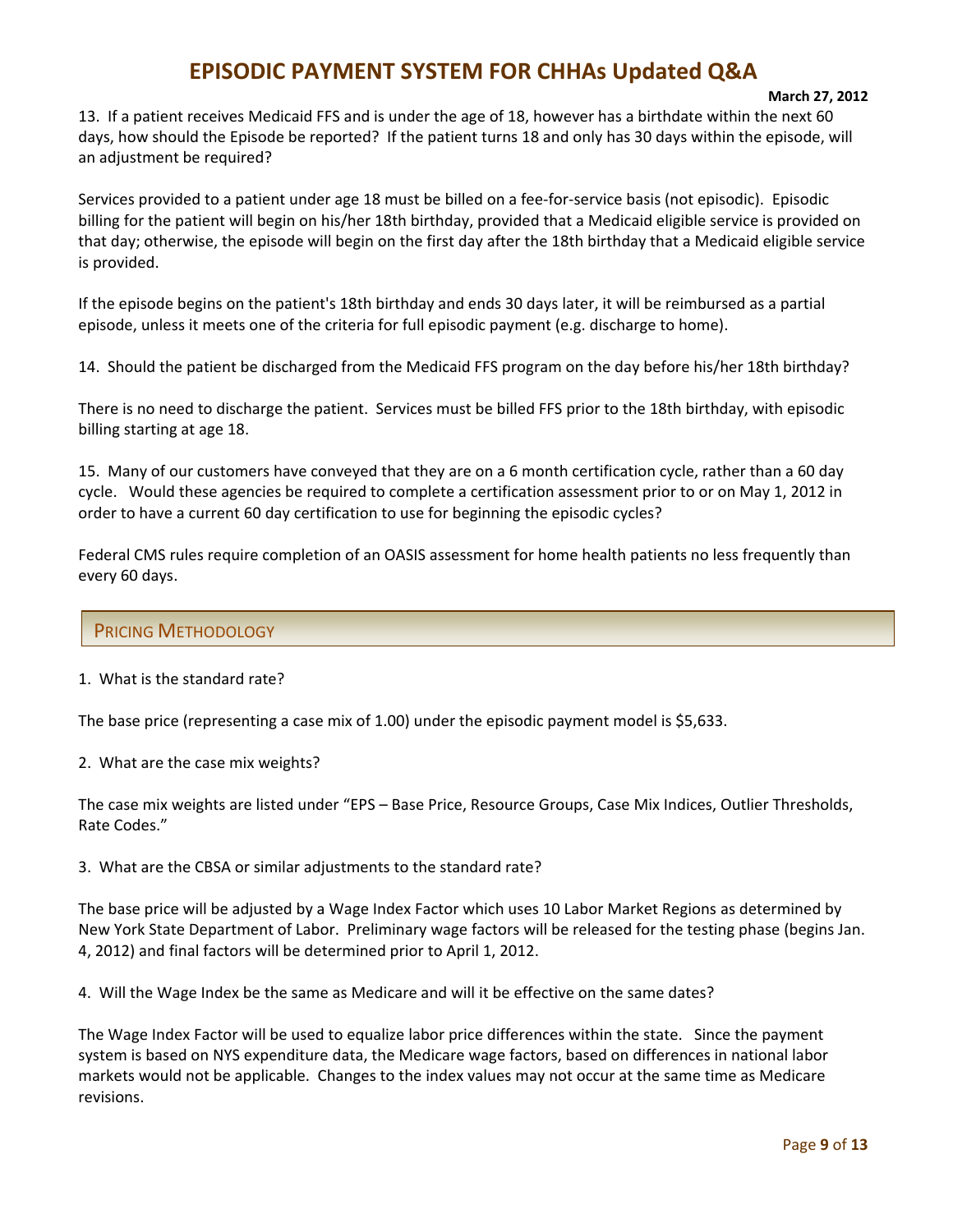#### **March 27, 2012**

 5. Will the wage index be based on the county where the service is performed, patient's home, or the county where the agency is licensed?

The applicable wage index will be based on the Locator Code for the billing agency.

 6. Regarding the HHA volumes in the weighted calculations for the overall wage index per region, were those in visits or hours?

Weighting was based on reported visits.

7. Is there a labor and non‐labor portion of the visits and episodes?

 Yes. The labor percentage applicable to the Wage Index adjustment component of the payment methodology is 77%.

8. Will a LUPA be identified as an episode with 4 or fewer visits, similar to Medicare LUPA identification?

 No, the Low Utilization Payment Amount (LUPA) threshold is \$500 as determined using statewide weighted average rates.

9. What are the LUPA rates ?

 Rates to determine the underlying cost of services for both LUPA and outlier calculations will be based on the statewide weighted average of the most current fee‐for service rates at the time of 5/1/12 implementation.

 10. Is there an outlier calculation for high utilization cases? If so what is the outlier loss sharing rate? Yes, there is an outlier payment determination, which is set at 50% loss sharing.

11. Is there a LUPA add‐on for SOC episodes?

No.

12. Will the number of therapy services be factored into the calculation?

No.

13. Does the dollar figure change based on early/late billing episodes?

 The case mix adjustment to the price (as determined by the Medicaid grouper) varies depending on whether the OASIS assessment is a Start of Care assessment or a Recertification (see the 108 case mix groups).

14. Is the final episodic price based on the initial OASIS or the ending OASIS?

 Final payment will be based on the billed Rate Code, which should correspond to the most recent OASIS completed on or before the start date of the episode.

 15. When the episode is an Outlier PEP, do we have to recalculate case mix's outlier threshold amount? That is, do we have to see that the episode is a PEP first, get the number of days and then prorate the outlier threshold to those days before comparing costs to outlier threshold?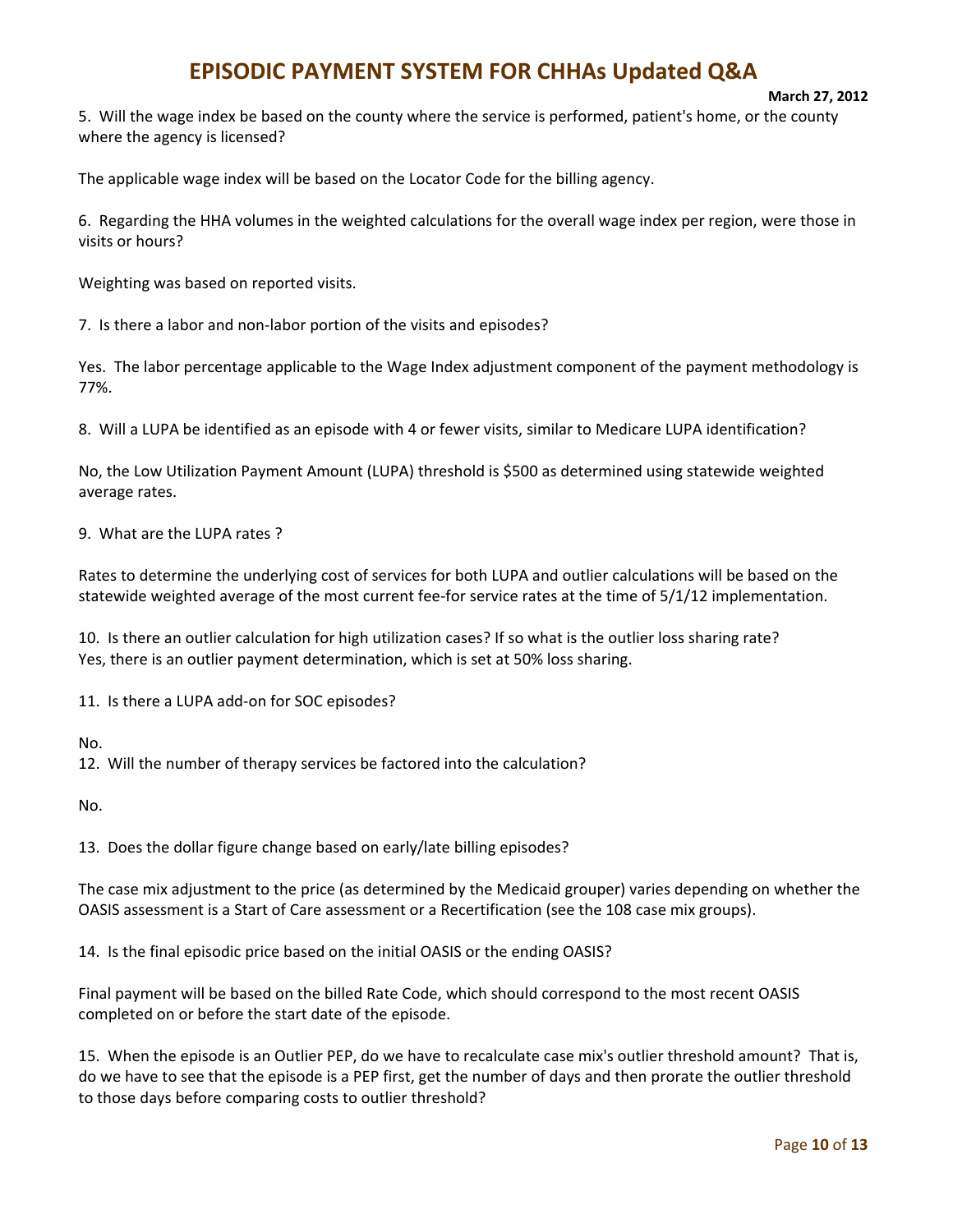#### **March 27, 2012**

 The outlier threshold will not be prorated for partial episodes. The total payment amount for a full 60‐day episode, including any outlier component, will first be computed; then the total will be prorated if the episode is less than 60 days and does not qualify for one of the exceptions to partial payment adjustments.

 16. Agencies are allowed to complete an OASIS RFA‐03 when the patient returns from a hospital stay within the last five days of the previous episode to calculate the EEP for the next episode. Is your intention to keep this logic? Or, are you stating that the calculation will be based on the RFA completed regardless of Initial episode or Subsequent episode?

 The billed rate code must be consistent with the most recent OASIS assessment on or before the first day of the billed episode. If a provider completes a new assessment five days before the end of a Medicaid episode, the new assessment will determine the rate code to be used for the next Medicaid episode.

 17. With the release of the 2012 Initial Rates for CHHAs we have received some questions as to how providers will be expected to handle (deal with) the workforce add‐on monies (3% and 4.7% RT&R) monies with the implementation of Medicaid EPS 5/1/12? Will you be issuing further instructions on this.

 The recruitment and retention funding, as well as the provider requirements on use of the funding, remain in effect in accordance with current statute ( PHL 3614.8 and 9‐10 ) through March 31, 2014. The Medicaid episodic methodology payment prices have been determined to include the full amount of the statutorily authorized funding for CHHA's. Under Medicaid episodic payment agencies will continue to be required to properly provide such funding to direct care workers and to continue to account for the funding in accordance with requirements detailed in the above – noted statutory provisions.

#### NYS MEDICAID GROUPER

1. Will DOH or a 3rd party distribute a grouper module or will vendors/providers need to write their own?

 NYS will not be distributing a grouper module. Providers will need to create their own module which will generate one of the 108 rate codes to be used to bill on the Medicaid claim.

2. What technology will the grouper module be developed in (java, .net, dll, etc.)

The technology used for development of the module is a provider decision.

3. What are the grouper variables and how are they factored in?

Age, clinical, functional, and type of assessment are the four components in determining group.

 4. The HIV group includes the code group 795.8 Abnormal Tumor Markers. This code requires 5 digits. Does DOH plan to include all codes with the first 4 digits of 795.8? In the other groups DOH specified the 5 digit codes.

 There are 3 codes in that group and they were valid in 2009: 795.81 elevated carcinoembryonic antigen (CEA) 795.82 Elevated Cancer antigen 125 (CA125) 795.89 Other abnormal tumor markers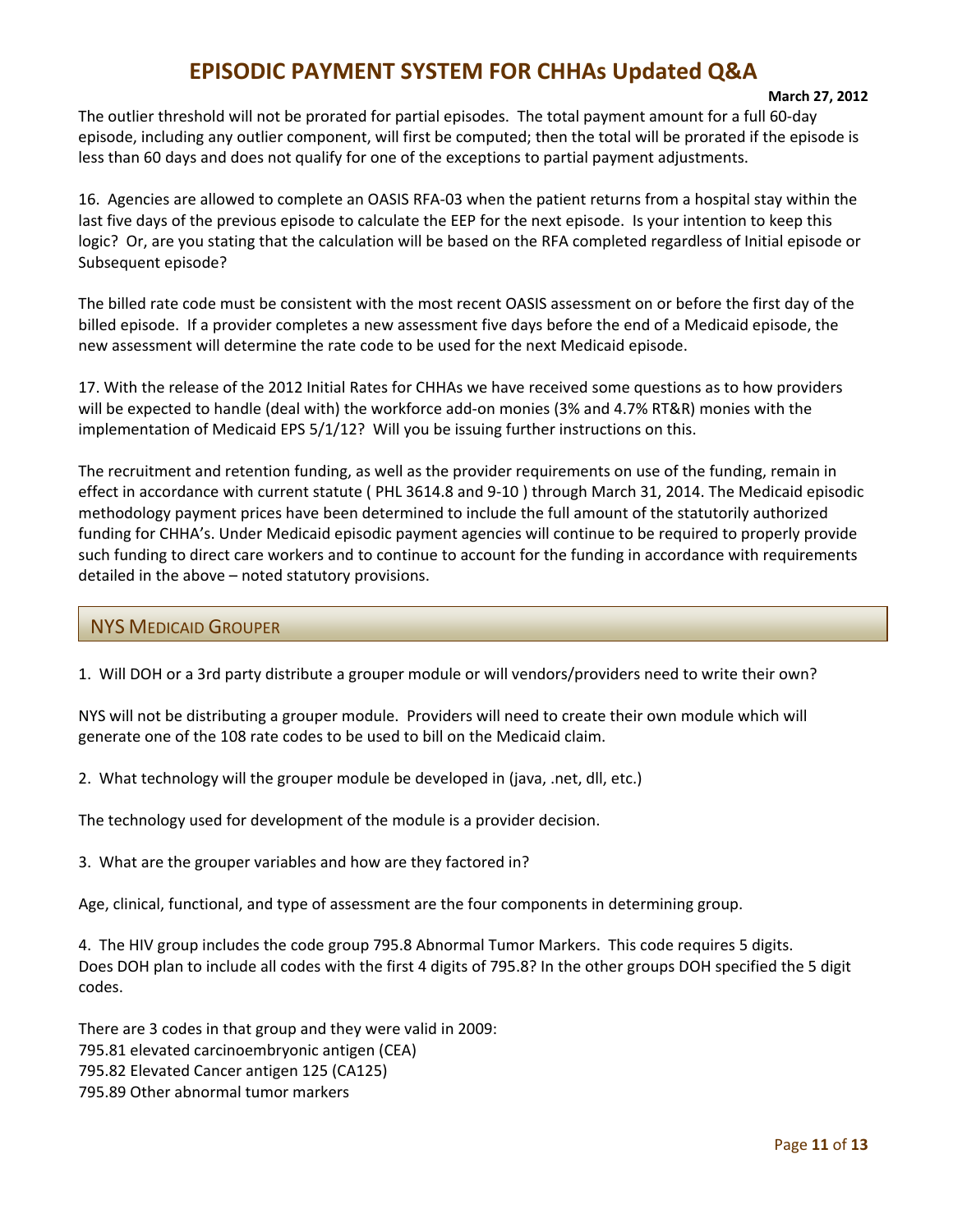#### **March 27, 2012**

 From 1986 to 1994, '7958' was a valid code for HIV Infection ‐ Positive Sero/Viral HIV. So, '7958' is valid, if it appears. '79581', '79582', '79589' are not valid codes for HIV Infection.

 5. Are the diagnosis codes referred to in the SAS the primary only, the primary and the next X number of diagnosis codes associated with the assessment? There are 6 diagnosis codes associated with an assessment; do we interrogate all of the six for any of the category values for the Grouper?

 When looking at the diagnosis codes you can look at all six (primary and 5 secondary) diagnosis codes listed in the assessment.

 6. In the Medicare grouper there is a table of allowable pairings of etiology and manifestation codes. If these codes are not both listed the case mix points are not awarded in the calculation of the HHRG. I noted in the dementia codes the listing of 294.10, 294.11. These are both manifestation codes for the etiologies codes: 331.0, 331.11, 331.19 and 331.82. Will we need to code both to obtain the case mix points as in the case of the Medicare grouper?

No, the NYS Medicaid Grouper will not be looking for pairings of etiology and manifestation codes.

 7. I am assuming only one code in a group will receive points in the grouper. For example the patient may have diabetes with a neurologic manifestation (250/6x) and diabetes with a peripheral circulatory manifestation (250.7x). In this situation am I correct in understanding I would receive 4 points only for both codes?

 That is correct; a maximum of four points can be awarded for diabetes regardless of the number of diabetes related ICD‐9 codes listed. Diabetes is valued at 4 points, Orthopedic is 2, Dementia is 24 and HIV is 10 points. If the patient has a dx of diabetes and HIV ‐ that person would receive 14 points (4 +10).

 8. Is it your intention that when a category ICD is listed, all the qualified codes are to be included? For example you list (ortho code 170), are you including 1700, 1701, 1702, 1703, 1704, 1705, 1706, 1708, 1709. Is the ICD code 29420 redundant since you list the category of 294?

Yes, if the category ICD is listed, it is assumed that all qualifying codes are included.

 9. Going forward, as ICD codes are added that effect reimbursement, how and when would those updates be relayed? Will the NYMA grouper be updated to accommodate them? Will the October 1, 2011 ICD changes be used? Will ICD10 be factored when applicable?

Yes, ICD10 changes will be factored in if applicable.

10. What will happen to the calculation if the ICD on an episode is not on the list that is provided?

If the ICD is not part of the algorithm, it will not be counted.

11. When the next generation of OASIS is released, how quickly will NYMA update their system?

 The episodic payment system will continue to be evaluated for changes in data elements and any other adjustments that may need to be applied to ensure the continued accuracy of the payment model in the evolving transition of patients to managed care.

12. What is the timeframe for completion of OASIS assessments?